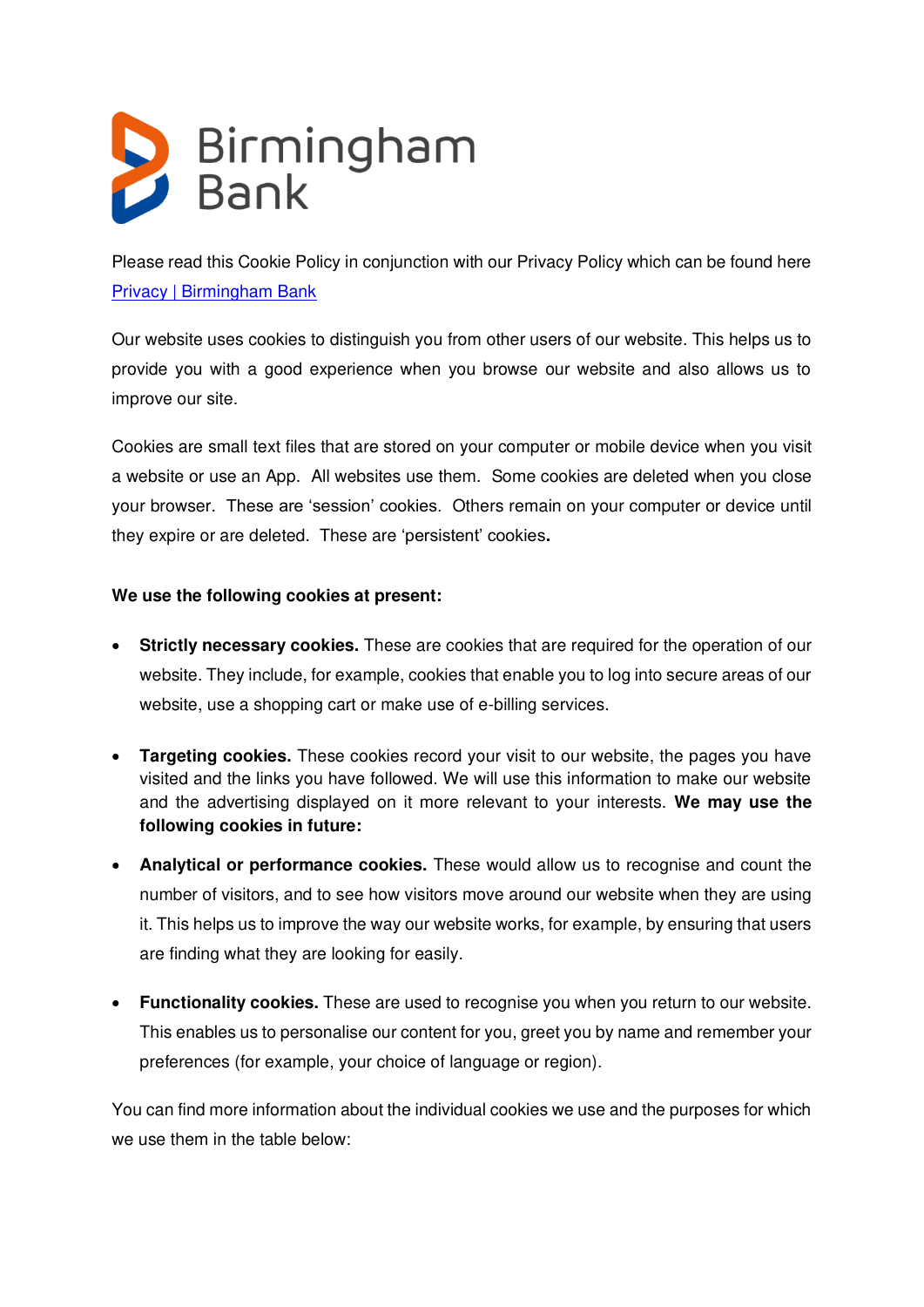| <b>Cookie Title</b>                        | <b>Purpose</b>                                                                                                                                                                                                                                                                                                                                                                                                                                      |
|--------------------------------------------|-----------------------------------------------------------------------------------------------------------------------------------------------------------------------------------------------------------------------------------------------------------------------------------------------------------------------------------------------------------------------------------------------------------------------------------------------------|
| <b>Cookie Name</b>                         |                                                                                                                                                                                                                                                                                                                                                                                                                                                     |
|                                            |                                                                                                                                                                                                                                                                                                                                                                                                                                                     |
| Strictly necessary cookies                 | Data collected in this category is essential to<br>provide our services to you. The data is<br>necessary for the website to operate and to<br>maintain your security and privacy while using<br>the website. Data is not used for marketing<br>purposes, or for the purposes covered by the<br>other categories below. These strictly necessary<br>cookies are always on, as without this data, the<br>services you've asked for can't be provided. |
| Targeting cookies                          | Data collected by this category of cookie enables us to:                                                                                                                                                                                                                                                                                                                                                                                            |
|                                            | (a) Estimate our audience size and usage pattern;                                                                                                                                                                                                                                                                                                                                                                                                   |
|                                            | (b) Store information about your preferences, and                                                                                                                                                                                                                                                                                                                                                                                                   |
|                                            | therefore allow us to customise our website and                                                                                                                                                                                                                                                                                                                                                                                                     |
|                                            | provide you with offers that are targeted to your                                                                                                                                                                                                                                                                                                                                                                                                   |
|                                            | individual interests;                                                                                                                                                                                                                                                                                                                                                                                                                               |
|                                            |                                                                                                                                                                                                                                                                                                                                                                                                                                                     |
| Cookies that we may use in future          |                                                                                                                                                                                                                                                                                                                                                                                                                                                     |
| Analytical<br>performance<br>or<br>cookies | Data collected in this category is used to inform<br>us how the website is used, improve how our<br>website works and to help us to identify issues<br>you may have when using our services. This<br>data is not used to target you with online<br>advertising.                                                                                                                                                                                     |
| Functionality cookies                      | Data collected in this category enables us to:                                                                                                                                                                                                                                                                                                                                                                                                      |
|                                            | (a) Recognise you when you return to our site                                                                                                                                                                                                                                                                                                                                                                                                       |
|                                            | (b) Allow you to use our site in a way that makes your                                                                                                                                                                                                                                                                                                                                                                                              |
|                                            | browsing experience more convenient, including                                                                                                                                                                                                                                                                                                                                                                                                      |
|                                            | to speed up your searches. This means a more                                                                                                                                                                                                                                                                                                                                                                                                        |